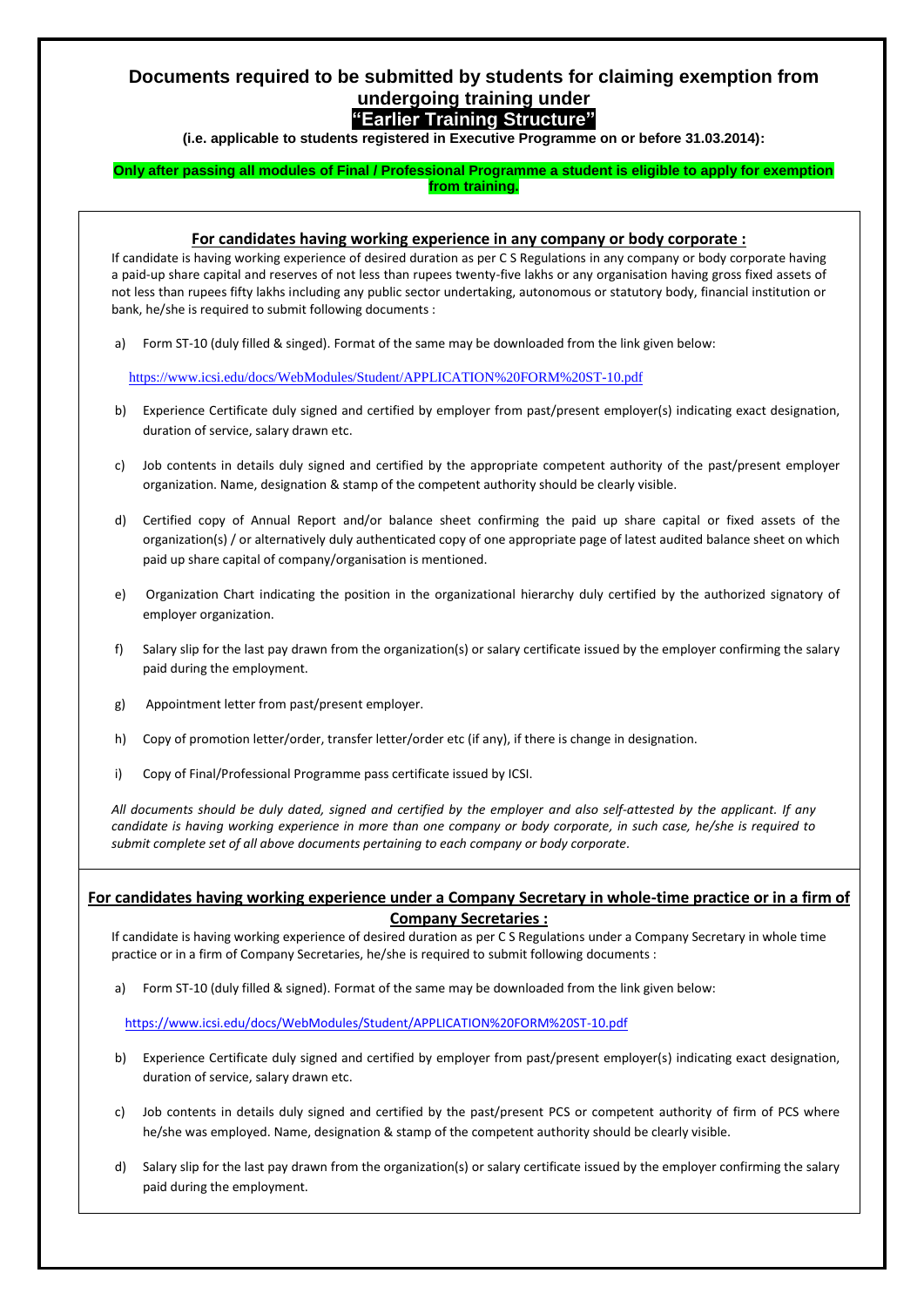- e) Appointment letter from past/present employer.
- f) Copy of promotion letter/order, transfer letter/order etc (if any), if there is change in designation.
- g) Copy of Final/Professional Programme pass certificate issued by ICSI.

*All documents should be duly dated, signed and certified by the PCS and also self-attested by the applicant. If any candidate is having working experience in more than one PCS or firm of PCS, in such case, he/she is required to submit complete set of all above documents pertaining to each PCS or firm of PCS.*

### **For Chartered Accountant or Cost Accountant in whole-time practice :**

If candidate is having three years' experience of continuous practice on a whole-time basis as a Chartered Accountant or Cost Accountant having carried out statutory /cost /internal audit or providing management consultancy services, he/she is required to submit following documents :

a) Form ST-10 (duly filled & signed). Format of the same may be downloaded from the link given below:

<https://www.icsi.edu/docs/WebModules/Student/APPLICATION%20FORM%20ST-10.pdf>

- b) A Copy of Certificate of Practice ( having three years' experience of continuous practice ) as Chartered Accountant / Cost Accountant )
- c) Experience certificate / Affirmation letter (along with copy of annual report) issued from at least two client companies who have engaged the applicant as auditor (for Cost audit or statutory audit or internal audit) and said two client companies should have paid-up share capital and reserves of not less than rupees twenty five lakhs or any organization having gross fixed assets of not less than rupees fifty lakhs including any public sector undertaking, autonomous or statutory body, financial institute or bank.
- d) Copy of audit report of the three years in support of audits conducted in such companies or organizations, duly signed by the applicant confirming that he/she has conducted audit of such companies or organizations.
- e) Copy of Final/Professional Programme pass certificate issued by ICSI.

*All documents should be duly dated, signed and certified by the employer and also self-attested by the applicant.* 

#### **For practicing Advocates :**

If candidate is having three years' experience of continuous practice as an Advocate in a high Court having rendered services as Counsel/Advisor, he/she is required to submit following documents :

a) Form ST-10 (duly filled & signed). Format of the same may be downloaded from the link given below:

<https://www.icsi.edu/docs/WebModules/Student/APPLICATION%20FORM%20ST-10.pdf>

- b) Document for enrolment as an Advocate and in support of his continuous practice of three years' as an Advocate in a High Court / Certificate issued by Bar Council of India.
- c) Documents in support of continuous practice as an Advocate in High Court for at least three years.
- d) Experience certificate / Affirmation letter (along with copy of annual report) issued from at least two client companies who have engaged the applicant as Counsel/ Advisor and said two client companies should have paid-up share capital and reserves of not less than rupees twenty five lakhs or any organisation having gross fixed assets of not less than rupees fifty lakhs including any public sector undertaking, autonomous or statutory body, financial institute or bank.
- e) Copy of Final/Professional Programme pass certificate issued by ICSI.

*All documents should be duly dated, signed and certified by the employer and also self-attested by the applicant.* 

- **Note: 1. Students are advised to send scanned copy of all above desired documents (in PDF format, all documents arranged in sequential order in single file) by e-mail a[t training@icsi.edu.](mailto:training@icsi.edu)** 
	- **2. Sending hard copies of documents by post is not required, until & unless it is not asked for specifically from any candidate.**
	- **3. Processing of application for exemption from training involves internal processing at various level, which may take 2-3 weeks' time from the date of receipt of application complete in all respects with all desired supporting documents.**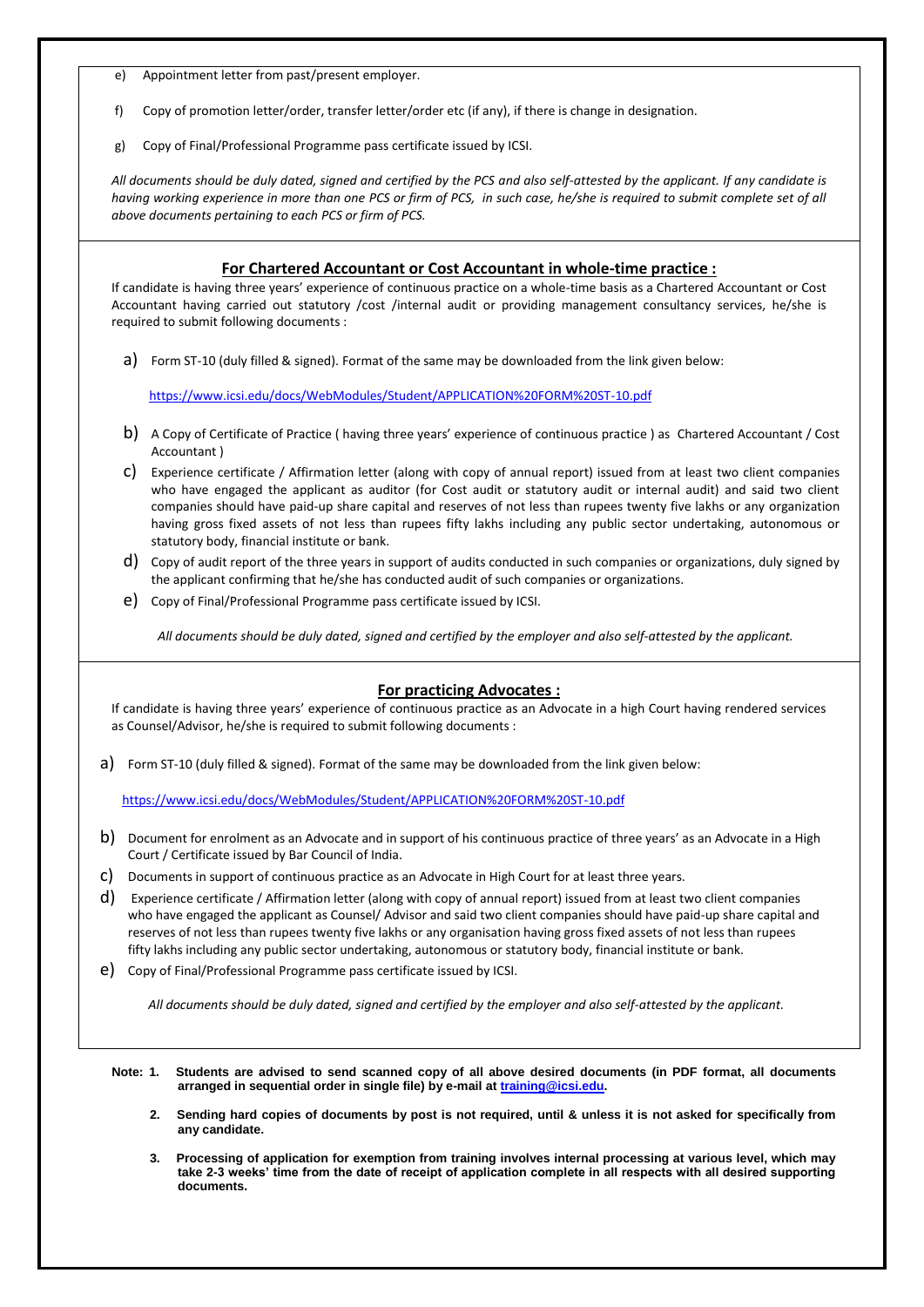## **Documents required to be submitted by students for claiming exemption from undergoing training under**

# **"Modified Training Structure"**

**(i.e. applicable to students registered in Executive Programme on or after 01.04.2014) :**

### **Only after passing all modules of Final / Professional Programme a student is eligible to apply for exemption from training.**

### **For candidates having working experience in any company or body corporate :**

If candidate is having working experience of desired duration as per C S Regulations in any company or body corporate having a paid-up share capital of not less than rupees fifty lakhs or turnover of not less than ten crores rupees or in any public sector undertaking, autonomous or statutory body, financial institution or bank, he/she is required to submit following documents :

a) Form ST-10 (duly filled & singed). Format of the same may be downloaded from the link given below:

<https://www.icsi.edu/docs/WebModules/Student/APPLICATION%20FORM%20ST-10.pdf>

- b) Experience Certificate duly signed and certified by employer from past/present employer(s) indicating exact designation, duration of service, salary drawn etc.
- c) Job contents in details duly signed and certified by the appropriate competent authority of the past/present employer organization. Name, designation & stamp of the competent authority should be clearly visible.
- d) Certified copy of Annual Report and/or balance sheet confirming the paid up share capital or fixed assets of the organization(s) / or alternatively duly authenticated copy of one appropriate page of latest audited balance sheet on which paid up share capital of company/organisation is mentioned.
- e) Organization Chart indicating the position in the organizational hierarchy duly certified by the authorized signatory of employer organization.
- f) Salary slip for the last pay drawn from the organization(s) or salary certificate issued by the employer confirming the salary paid during the employment.
- g) Appointment letter from past/present employer.
- h) Copy of promotion letter/order, transfer letter/order etc (if any), if there is change in designation.
- i) Copy of Final/Professional Programme pass certificate issued by ICSI.

All documents should be duly dated, signed and certified by the employer and also self-attested by the applicant. If any candidate is having working experience in more than one company or body corporate, in such case, he/she is required to submit complete set of all above documents pertaining to each company or body corporate.

### **For candidates having working experience under a Company Secretary in whole-time practice or in a firm of Company Secretaries :**

If candidate is having working experience of desired duration as per C S Regulations under a Company Secretary in whole time practice or in a firm of Company Secretaries, he/she is required to submit following documents :

a) Form ST-10 (duly filled & signed). Format of the same may be downloaded from the link given below:

<https://www.icsi.edu/docs/WebModules/Student/APPLICATION%20FORM%20ST-10.pdf>

- b) Experience Certificate duly signed and certified by employer from past/present employer(s) indicating exact designation, duration of service, salary drawn etc.
- c) Job contents in details duly signed and certified by the past/present PCS or competent authority of firm of PCS where he/she was employed. Name, designation & stamp of the competent authority should be clearly visible.
- Salary slip for the last pay drawn from the organization(s) or salary certificate issued by the employer confirming the